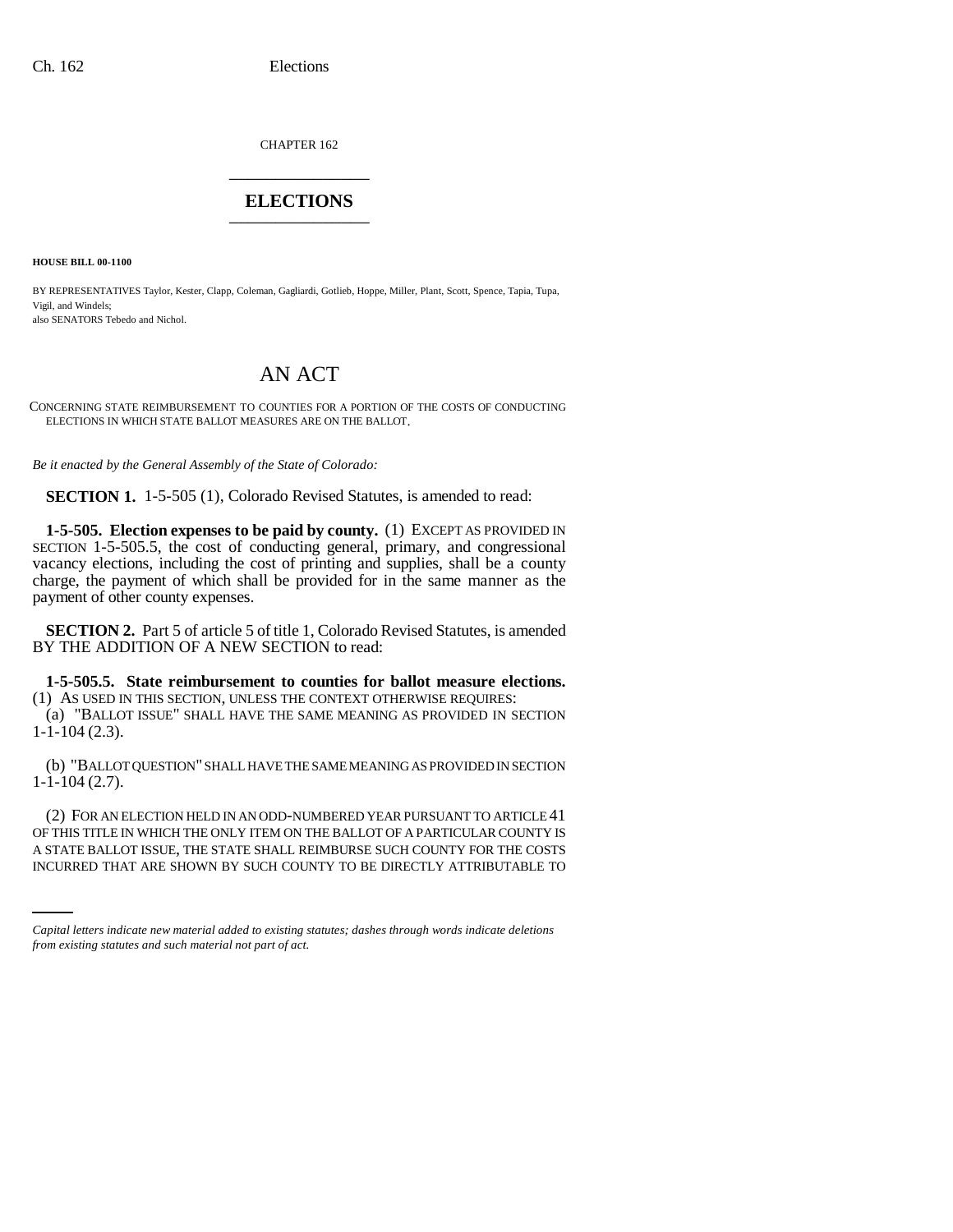Elections Ch. 162

CONDUCTING SUCH ELECTION AND SHALL NOT INCLUDE ANY PORTION OF THE USUAL COSTS OF MAINTAINING THE OFFICE OF THE CLERK AND RECORDER, INCLUDING, WITHOUT LIMITATION, OVERHEAD COSTS AND PERSONAL SERVICE COSTS OF PERMANENT EMPLOYEES.

(3) FOR ANY OTHER ODD- OR EVEN-NUMBERED YEAR ELECTION IN WHICH A STATE BALLOT ISSUE OR STATE BALLOT QUESTION IS ON THE BALLOT OF A PARTICULAR COUNTY, THE STATE SHALL REIMBURSE SUCH COUNTY FOR THE COST OF THE DUTIES PERFORMED BY THE COUNTY CLERK AND RECORDER THAT RELATE TO CONDUCTING THE ELECTION ON SUCH BALLOT ISSUE OR BALLOT QUESTION; EXCEPT THAT SUCH REIMBURSEMENT SHALL BE SET AT THE FOLLOWING RATES:

(a) FOR COUNTIES WITH TEN THOUSAND OR FEWER ACTIVE REGISTERED ELECTORS, FORTY-FIVE CENTS FOR EACH ACTIVE REGISTERED ELECTOR AS OF THE TIME OF SUCH ELECTION;

(b) FOR COUNTIES WITH MORE THAN TEN THOUSAND ACTIVE REGISTERED ELECTORS, THIRTY-FIVE CENTS FOR EACH ACTIVE REGISTERED ELECTOR AS OF THE TIME OF SUCH ELECTION.

(4) THE GENERAL ASSEMBLY SHALL MAKE APPROPRIATIONS TO THE DEPARTMENT OF STATE FROM THE DEPARTMENT OF STATE CASH FUND OR FROM THE GENERAL FUND FOR THE PURPOSE OF REIMBURSING COUNTIES UNDER THE TERMS OF THIS SECTION IN CONFORMITY WITH SECTION 24-21-104.5, C.R.S.

**SECTION 3.** 1-7-116 (2) (b), Colorado Revised Statutes, is amended to read:

**1-7-116. Coordinated elections.** (2) The political subdivisions for which the county clerk and recorder will conduct the coordinated election shall enter into an agreement with the county clerk and recorder for the county or counties in which the political subdivision is located concerning the conduct of the coordinated election. The agreement shall be signed no later than sixty days prior to the scheduled election. The agreement shall include but not be limited to the following:

(b) Provision for a reasonable sharing of the actual cost of the coordinated election among the county and the political subdivisions. For such purpose, political subdivisions are not responsible for sharing any portion of the usual costs of maintaining the office of the county clerk and recorder, including but not limited to overhead costs and personal services costs of permanent employees, except for such costs that are shown to be directly attributable to conducting coordinated elections on behalf of political subdivisions. NOTWITHSTANDING ANY OTHER PROVISION OF THIS SECTION, THE STATE'S SHARE OF THE ACTUAL COSTS OF THE COORDINATED ELECTION SHALL BE GOVERNED BY THE PROVISIONS OF SECTION 1-5-505.5.WHERE THE STATE'S REIMBURSEMENT TO A PARTICULAR COUNTY FOR THE COSTS OF CONDUCTING A COORDINATED ELECTION PURSUANT TO SECTION 1-5-505.5 IS LESS THAN THE COSTS OF CONDUCTING A COORDINATED ELECTION FOR WHICH THE COUNTY IS ENTITLED TO REIMBURSEMENT BY MEANS OF A COST-SHARING AGREEMENT ENTERED INTO PURSUANT TO THE PROVISIONS OF THIS SUBSECTION (2), SUCH DIFFERENTIAL SHALL BE ASSUMED BY THE COUNTY. WHERE THE STATE'S REIMBURSEMENT TO A PARTICULAR COUNTY FOR THE COSTS OF CONDUCTING A COORDINATED ELECTION PURSUANT TO SECTION 1-5-505.5 IS GREATER THAN THE COSTS OF CONDUCTING A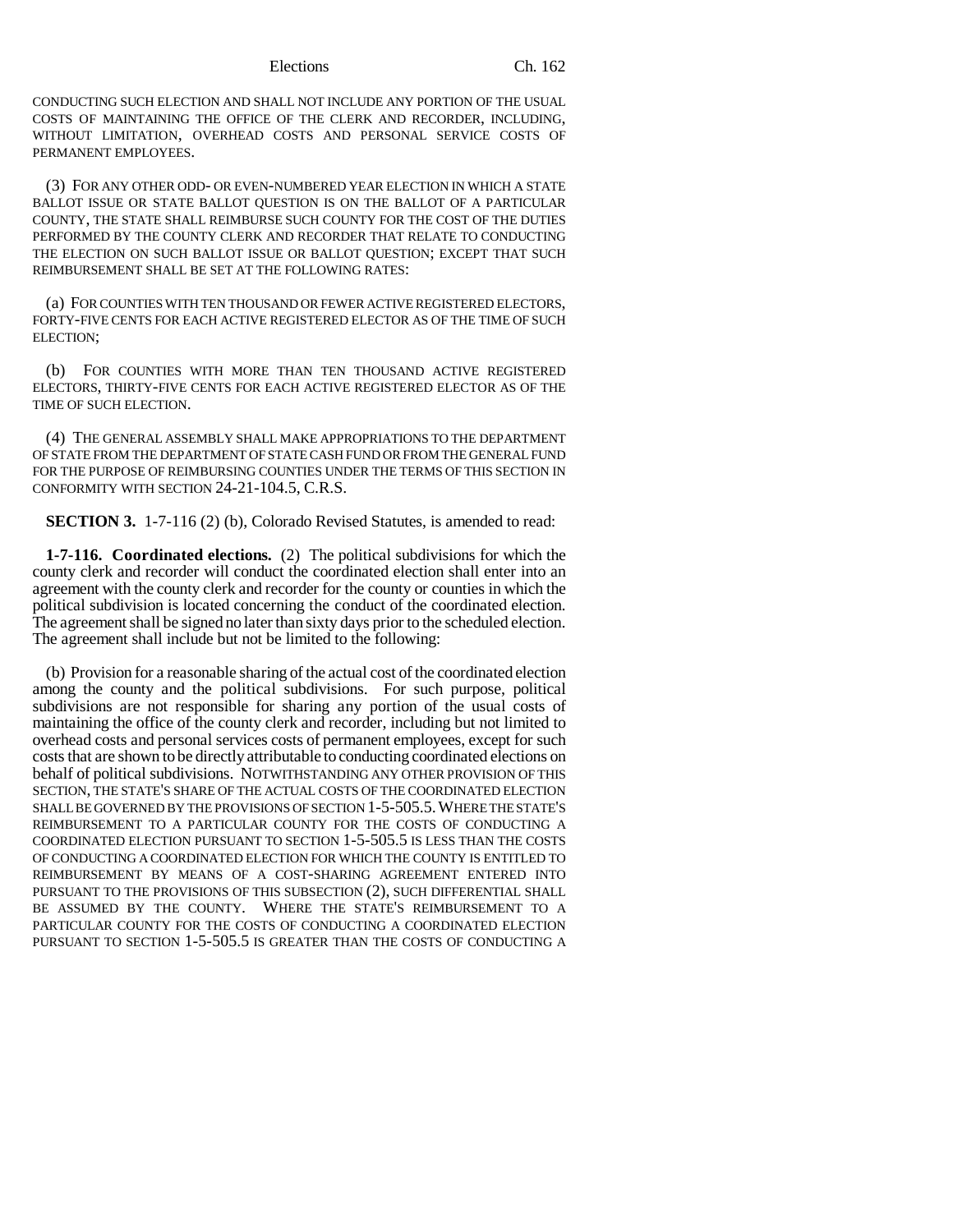## Ch. 162 Elections

COORDINATED ELECTION FOR WHICH THE COUNTY IS ENTITLED TO REIMBURSEMENT BY MEANS OF A COST-SHARING AGREEMENT ENTERED INTO PURSUANT TO THE PROVISIONS OF THIS SUBSECTION (2), THE COUNTY SHALL BE ENTITLED TO RETAIN SUCH DIFFERENTIAL, WITH NO OBLIGATION TO RETURN ANY PORTION OF SUCH AMOUNT TO THE STATE.

**SECTION 4.** 24-21-104.5, Colorado Revised Statutes, is amended to read:

**24-21-104.5. General fund appropriation - cash fund appropriation elections.** The general assembly is authorized to appropriate moneys from the department of state cash fund to the department of state in each fiscal year in which a presidential primary is held to cover the costs of the local county clerk and recorders relating to the conduct of presidential primary elections, GENERAL ELECTIONS, AND NOVEMBER ODD-YEAR ELECTIONS. If the amount of moneys in the department of state cash fund is insufficient to cover such costs, the general assembly may appropriate additional general fund moneys to cover such costs after exhausting all moneys in the department of state cash fund. The general assembly may also appropriate general funds to the department of state to cover the costs of the duties performed by local county clerk and recorders relating to the conduct of other elections. Any appropriation made pursuant to this section shall not be used in calculating the fees provided for in section 24-21-104 (3) (b). The intent of the general assembly is to authorize the appropriation of department of state cash fund moneys and general fund moneys to the department of state to offset some of the costs of local county clerk and recorders associated with the additional election duties and requirements resulting from the passage of section 20 of article X of the state constitution, from the preparation and conduct of the presidential primary election pursuant to section 1-4-1202, C.R.S., and from the increased number of initiatives that are being filed.

**SECTION 5. Appropriation in long bill to be adjusted.** For the implementation of this act, appropriations made in the annual general appropriation act to the department of state, for the fiscal year beginning July 1, 2000, from the department of state cash fund, to the special purpose division for local election reimbursement, shall be decreased by two hundred forty-three thousand two hundred seventy-five dollars (\$243,275).

**SECTION 6. Effective date - applicability.** (1) This act shall take effect at 12:01 a.m. on the day following the expiration of the ninety-day period after final adjournment of the general assembly that is allowed for submitting a referendum petition pursuant to article V, section 1 (3) of the state constitution; except that, if a referendum petition is filed against this act or an item, section, or part of this act within such period, then the act, item, section, or part, if approved by the people, shall take effect on the date of the official declaration of the vote thereon by proclamation of the governor.